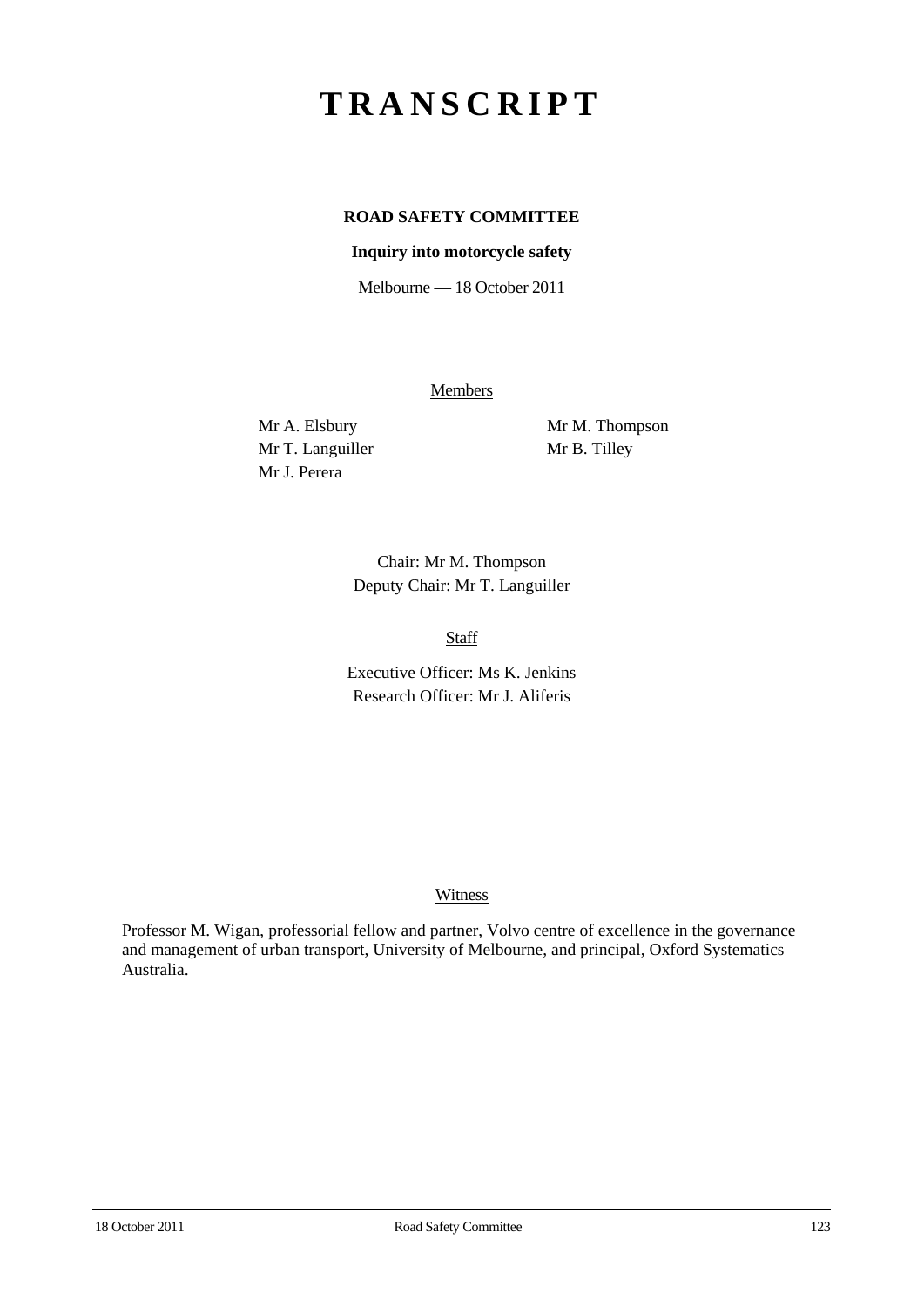**The CHAIR** — We will resume proceedings. On behalf of the Victorian Parliament Road Safety Committee, I welcome Professor Marcus Wigan to give evidence before the committee. The evidence that is being given is being recorded by Hansard and has the benefit of parliamentary privilege. Statements made outside here do not have that benefit. You will get a copy of your transcript and please amend any typographical errors and return it to us in due course.

We are grateful for the public interest in the inquiry and for the contributions that have been made. Mobile phones should not be on and no other recording should be made of proceedings at the moment. I invite Professor Wigan to speak to his presentation, following which we will have some questions. I note also that we are running a little bit behind time moving into lunch. I propose to work forward as I want to allow Professor Wigan the optimum time that has been allocated for his benefit to present to the committee. It is over to you.

**Prof. WIGAN** — Thank you. I am privileged to be able to present towards you. I have worked in this area for a very long time.

**The CHAIR** — Just one other issue, too — I want to make sure everyone can hear at the back. If you cannot, please put up your hand and let me know, and we will arrange to bring some chairs a little bit further forward.

**Prof. WIGAN** — Thank you for the reminder, Mr Chairman. I shall speak more loudly and clearly.

**The CHAIR** — That would be helpful.

**Prof. WIGAN** — First. I had better make some introductory comments. I have been quite depressed to see how many of the VicRoads materials have not been tabled to you. I have a small number of those here. They are all germane to issues you have heard about. I am happy to discuss them offline, but I wanted to introduce to the record that there are many reports you have not yet sighted, including ones I cannot comment on — motorcycle users of lanes and bus lanes, and other materials. I would hope that the committee will get access to a broader range of materials and will ask for more. This is quite an important point — non-transparency is a core function of my submission.

**The CHAIR** — For the record, can you read on to the record the names of the reports so that we can seek copies of them?

**Prof. WIGAN** — They are on my updated submission with web links, so I think that is read in.

**The CHAIR** — Thank you.

**Prof. WIGAN** — There are a series of motorcycle traffic engineering notes, which were designed for 100 people, and many of them were distributed to nearly 1000 of their users wanting them and motorcyclists listing them. There is a motorcycles and transport report that produced evidence from new data from vehicle counts that have never been analysed by VicRoads, or around about 2 per cent, rather than 1 per cent of traffic. There is the actual basis of consultation of the front numberplate work. There is the actual work done on identifying what electronic methods may be done. The irony is that most of these reports are 7 to 10 years old, and few of these that have been circulated widely by VicRoads are readily available on the website. I will speak to the one done in 2004. I think it is a pity that when VicRoads does good things somehow it has a way of shooting itself in the foot, and I am so sorry. I would like to help them with this.

If I may introduce the documents, the area that I have discussed is essentially governance of the area. To introduce that we need a context and to have a context it is best to look at the future. So much of safety is a discussion about the past and hand wringing. So little is about setting forward directions and scenarios that we may then address and look at the trade-offs and benefits therefrom.

In a report I did in 2004 for VicRoads, which was not adopted by them, I wrote three scenarios, one of which was 'The future is about now'. You will find that seven years ago seems to be exactly what has happened. So you barely need to read it, but you will later because I think you will find it is the only proactive document you will get with a holistic view. I am sad to say this; perhaps you might have a look at the scenarios report, which will give you the fuller context — the positive measures taken to change fleets taken by governments, positive changes made that have safety effects and a few other things.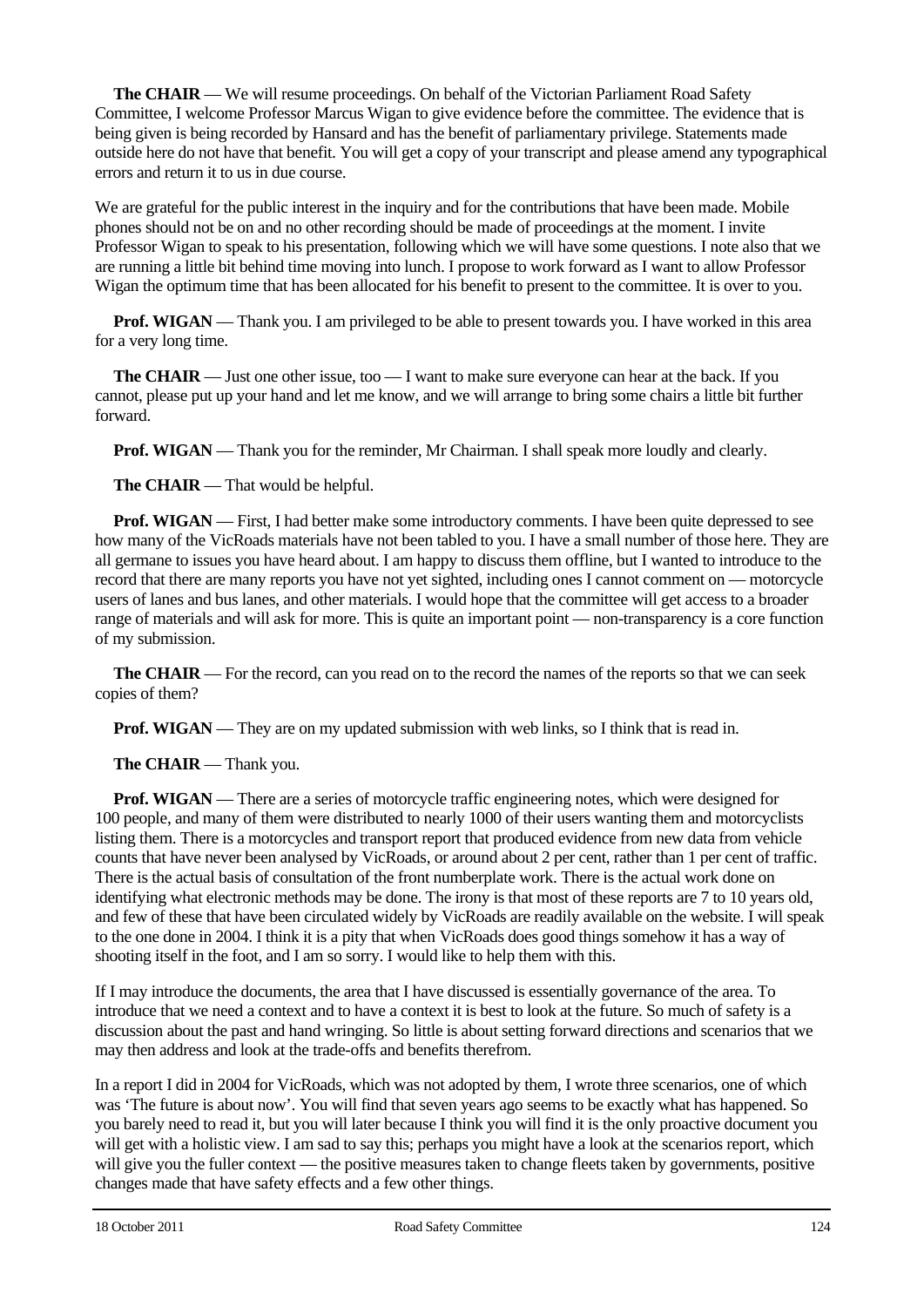If we look at 'Mobility matches safety', which is the second scenario, this is a series of situations that would be desirable to reach. Processes for effective shared use of dedicated lanes have been worked out and motorcycles, bicycles and scooters are able to benefit as a result. Inter-vehicle warning systems have been improved. Poor rates of driver identification and response to motorcycles with right of way have been corrected. Legal structures have been put in place to enforce liabilities on the larger vehicles to take due care up and down the hierarchy. Filtering through traffic when stationary is being clearly permitted and there is an offence of inconsiderate driving put in place to handle any inappropriate use of this filtering right. Intelligent transport systems on all types of vehicles have reduced door-opening events and other forms of inter-vehicle collisions. The usage levels of motorcycles and scooters is 15 to 25 per cent of traffic in many busy urban locations, and all parties ride in a manner visibly more aware of these vehicles in the traffic stream. This is a situation which would demonstrate balance and attention to mobility, access and coherence in the vehicles, some of which evade regulation because they are under 200 watts of power, for example. Those anomalies are growing. We need to address them positively. There is a positive future.

'Safety overcomes mobility' is my scenario no. 3. It is the one to which we are headed, I think, unless positive actions are taken to envisage a constructive future. I think a constructive future with lower conflict, lower information hiding and lower agendas of demonising one group versus another in the community would help road safety, the credibility of government, the compliance on the road, the work of the police and the safety outcomes.

I am afraid you will find a number of them in here that are exactly what has been happening. No effort has been made to integrate motorcycles into other forms of on and off-road vehicle intelligent transport systems. As a result, motorcycles are no longer able to access key parts of the road system where they were in place. This is already happening in the UK. I had to inform the VicRoads Executive Director of some of the recent developments for detection, which are relevant. For example, the chips that support radar detection have recently dropped in price by a factor of 10. Robert Bosch is one of the people now paying attention. This will mean that 70 to 100-metre detection could be fitted to cars at an economic price for the first time. There is absolutely no attention being paid to what radar cross-section comprises bicycles, pedestrians or motorcycles in order to ensure that the specifications for compliance and standards have been developed. There is a proactive type of view — 'Let us use the advantages we are getting, please'.

I have put some comments on the scenario latterly because it is easier to take them out of context. Scenario analysis is incredibly valuable in envisioning for any organisation, but you need to recognise that these are not futures; these are linked sets of events and outcomes that give you a perspective you can communicate. There are aspects of them that may look overrated. I have commented on these to ensure they are not taken out of context and are treated in the positive way they are intended. May I say, my conclusion seven years later is that envisioning a constructed and balanced future draws attention to what is needed to achieve it. This would not be a surprise to anybody. Where is it in the massively funded safety community except in negative aspects? On balance it is sad. But correct, I hope this committee will at least consider taking this on board.

I am actually recommending that the TAC act be reconsidered. That is because the TAC, as a reasonably efficient body with a somewhat conflicted act dealing with common law and actuarial responsibilities, has had its extension to off-road, or even on-road, changed by the redefinition of what a road is, which has had some negative effects, I might add, which I will not say here on record, but I would like it on record that I have commented on it. People are having to take off-road requirement materials off off-road bikes to make them safe for off-road use. I think this is an anomaly and something that needs a little more attention. But the important fact is that TAC now is liable for these accidents that occur off-road. It is not off-road any more; it is a new definition of 'road'.

They are responsible for vehicle interactions with pedestrians and bicycles. The way in which they handle different modes is not quite the same. So this creep is not one I am sorry about; what I am sorry about is that it has not been rationalised. Discussions about distributional equity and rate of return confuse the issue, and even TAC will tell you that at once — and indeed did.

But we do need to look at a broader base. Moving outside the context of safety into dealing with disadvantage, damage and injury in the community, the new movements to deal with a disability levy, if we look at the New Zealand approach, we suddenly find that the insurance base, were we to consider TAC in the more integrated framework of that type, would increase substantially, the unit cost would be reduced and the target improved.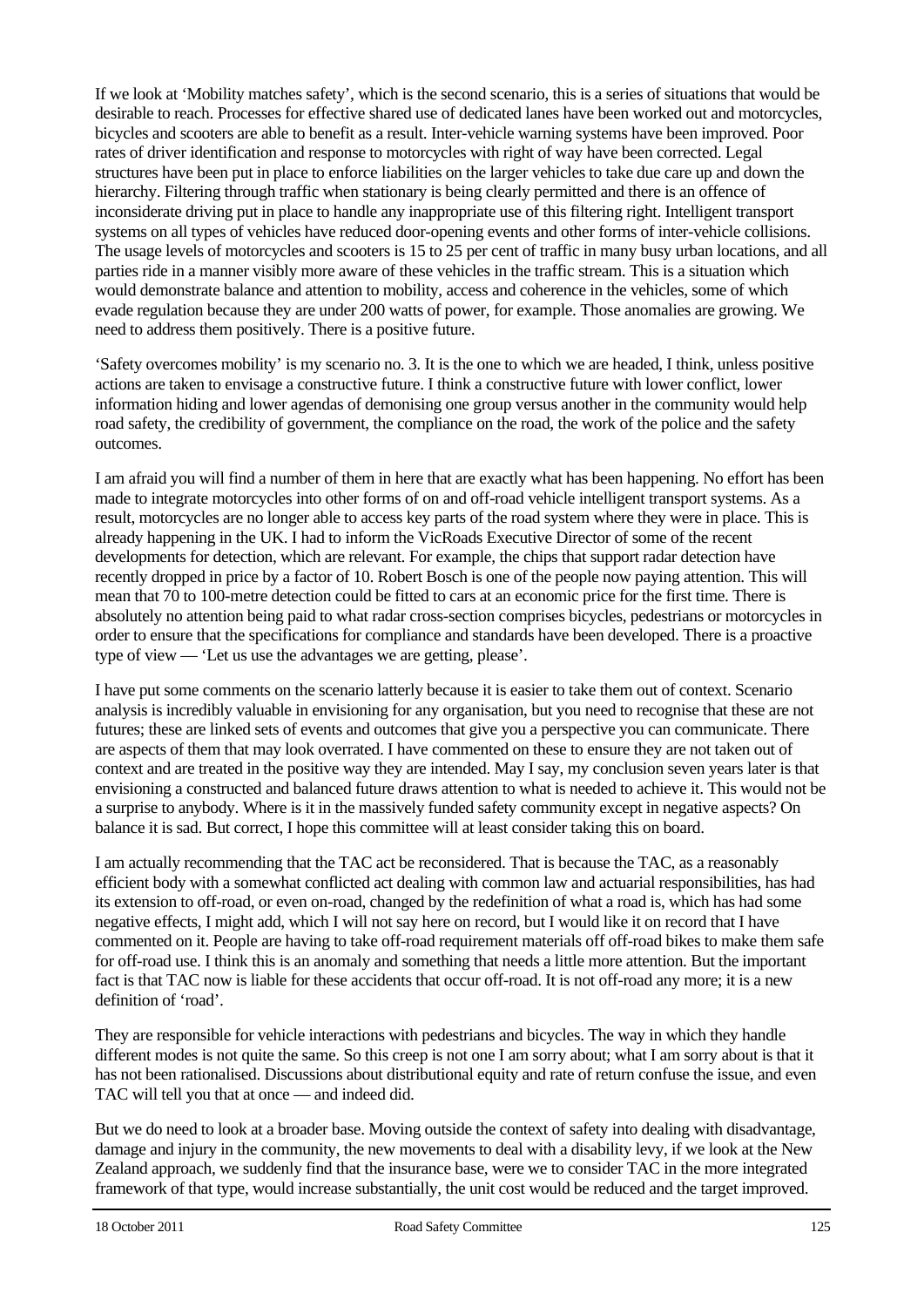What I am asking is not: decrease the levy, increase this. I am saying: I want a future that is positive, for once. Let us look at the successes of TAC, and the failures, in the context of the accident commission in New Zealand — who talked to me last night, I might add, just to make sure that I knew theirs was not perfect — and let us see if we can get a better TAC act. I think this would be to the benefit of all, reducing costs and increasing credibility and increasing transparency every single bit we need.

Let me move to the governance issue. We have three things we must have: communications, competence and trust. If we have those, systems work. The world is littered with IT systems that fail because one of those elements has failed — and they are brilliant systems. The world is full of lousy IT systems, where those three criteria are met and people make them work. Why do we not translate this to our own domain here?

So: transparency, the bases for information. I have already listed a few reports that are not widely available, that have been moved off the VicRoads website. There are many other reports that have not appeared. That is one point. There is no trusted centre where independence can be assured without the conflicted requirements of a large group dependent on huge government funds to survive — such as MUARC, which does some splendid work — but of course they are constrained by what their clients allow them to publish. This has a severe effect on the credibility of the reports produced, and it is so sad. I spend so much time defending the good work whilst trying not to comment on those issues. I am not sure I shall restrict my comments, if asked, however, because I have done it for 35 years and it is probably time to say so in clear terms.

We also need better community engagement. The community has become a lot more educated in 30 years. I could, with a rope 300 yards long, swing it around my head and outpoint VicRoads, Attorney-General's, the police and three other departments with the private competencies within that range in Eaglemont. I am not the only professor with an international reputation within the 300 metres. We have not moved from the patronising approach, which is one that you have heard echoed a few times, to one where there is genuine sharing.

May I move to VMAC. I had to resign from VMAC because I was the only person appointed as an independent researcher — and I stuck to that. Being the only expert who could do some of the work, I had to do it, so I overdelivered massively in order to ensure there was no conflict of interest, then formally raised the issue of probity. I was met with a partner and a senior associate of VicRoads law firm, who assured the VicRoads representative that VicRoads was in no danger and seemed a little surprised to find it was about protecting the members. Why did I do it? Because to consult, under the conditions of even VMAC, was basically something you really could not do, and under the new terms of the MAG cannot be done. If you read the terms of reference, which you should do, you will see that the consultation aspect has basically been obviated. Even membership is at the pleasure and whim of not the Governor in Council, is it — it is Gary Liddle, the executive of VicRoads. How much unwelcome advice or unwelcome commentary is going to survive in that environment for long? I say this sadly, because VicRoads is one of the better departments in this state.

We need better governance, we need greater confidence in the community. I am just a rider; I am not even on MAG or anything. I think you will find, if you check my website and my international reputation — including a few of the brands up there, including Imperial College and shortly UC Berkeley — that some people respect it. I do not suggest I am perfect. In fact, I make many, many errors. But I learn faster than most, because I admit them quicker. This is not a characteristic of government, and so the learning process is slower.

Those have highlighted the key points that I wanted to raise. I have not covered intelligent transport systems and many of the other areas — helmets, where I have headed it; I can tell you a lot about helmets, how they work; and protective clothing — because I think it is so important for this committee to take a positive view of the future, to take an envisaging that puts things in context and thereby enables the targets. Sometimes one feels one has a bullet hole in one's back when one is riding around. The targets can be collaborators. You might be surprised to hear that motorcyclists are vitally interested in their own safety.

There is more than one set of agendas running now. Monitoring motorcyclists has been conflated with the bikie gangs, which is a truly horrendous problem, and one which cannot be minimised; it is very serious now the Mexicans have become part it. But this stereotyping means that the four Es — enforcement, engineering, encouragement and education — and the fifth, evaluation — —

**The CHAIR** — What was the third one, please?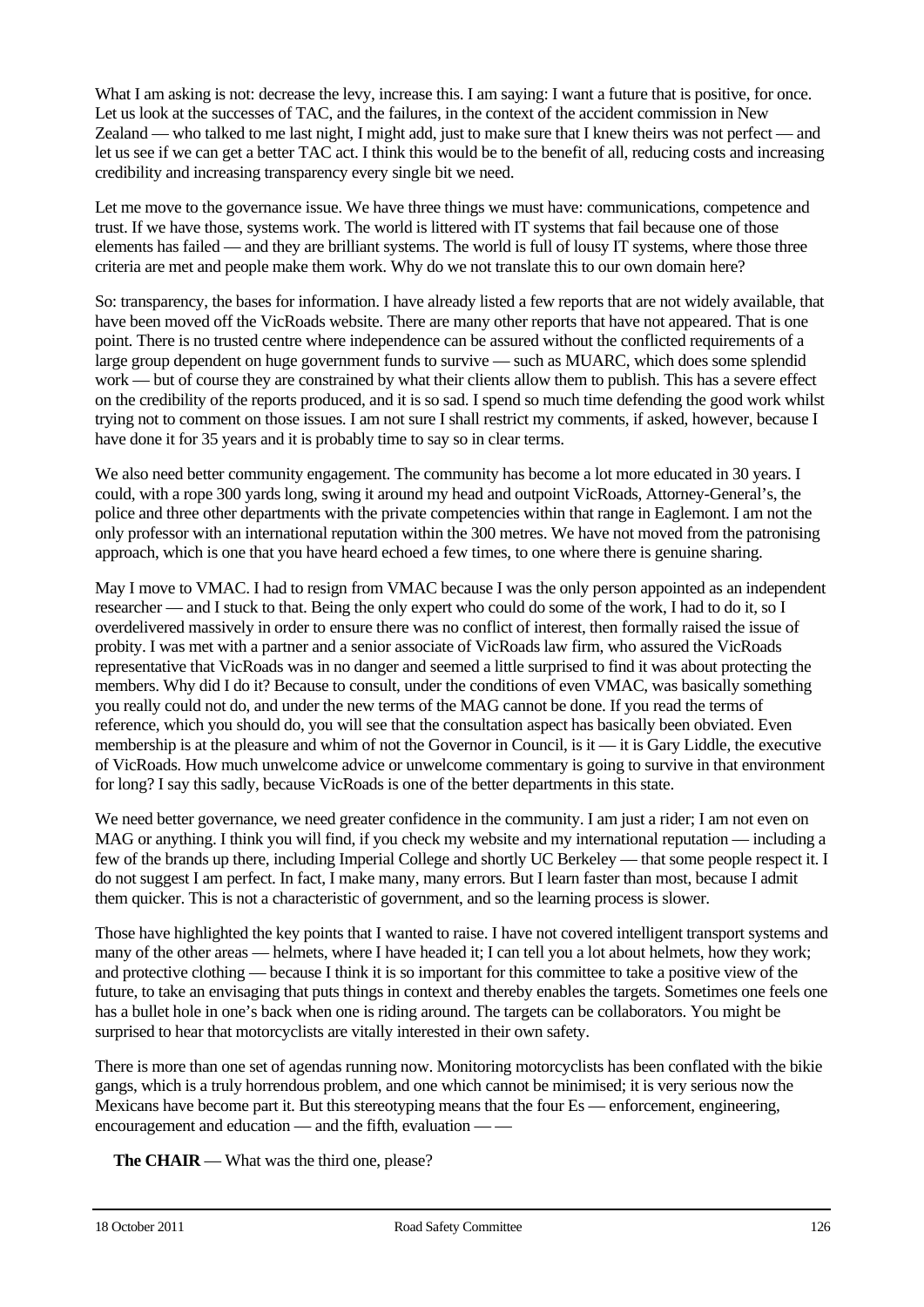**Prof. WIGAN** — Encouragement, which is what we did for bicycles. I spent 10 years doing this for bicycles. Motorcyclists are simply the disadvantaged group I am working with now. That is it. And freight before that. We do not do that. Why not? It has garnered great support from the community and the communities and the targets.

I do not want to be negative about anybody or anything, because it is so easy to do. I think I will have to comment on what I said on 3AW this morning, that the figures quoted by the police appear to have no resemblance to the figures I got from the root source when I was analysing front numberplates, so I would like to see them. I also made a point that you should be aware of: electronic identification is a subject I have written a report on for VicRoads. I will give you a copy of it; it is seven years old, but still most of it is correct, apart from the costs and sensitivities. It would have a great effect on recovering lost bicycles and lots of other things, but there is a huge price in community trust in surveillance and privacy.

I would refer you to the Queensland inquiry on automatic numberplate recognition. I was very impressed with the final report, where it said the privacy audit had not been done; people were not being told every single numberplate that went past was being recorded, not just trucks, but that privacy audits were needed — the transparency again.

Of course, CrimTrac — which you are well aware of; I am sure you have been briefed on CrimTrac — are currently pressing to have all the ANPR data collected, plus all of the biometric data that is taken off the licence plates integrated into their system.

# **The CHAIR** — What is the acronym ANPR?

**Prof. WIGAN** — Automatic Numberplate Recognition, a standard technique in many areas, but one that should be used with care because it brings in antiterrorist and surveillance approaches instead of civil law. You have to prove not, rather than prove do. It is just a difference in philosophy that is applied in different domains. Persons of interest may be a broad group and flagged. ANPR is now used routinely in vehicles targeting persons of interest to be picked up. It is a proactive move; it has great benefits. But is the community aware of it, have we negotiated that price? Some of the front numberplate discussions are very unbalanced. I recommended that we not use all our credibility with our community to put physical front numberplates on, for the reasons I canvassed, if you so desire, but they were pretty persuasive, because we would lose the credibility of the user community we would have to carry with us when electronic identification became the norm.

If you think this is about to happen, it has already happened. Every smart phone that you carry provides the data that is now wanted if it has location-based services enabled. One of my other lives where I spend a lot more time than on motorcycles is on privacy surveillance and consulting with governments in as constructive a manner as possible on issues like multiple identities. Consider that you are your vehicle; you are where you have been. You have to prove that you are not a vehicle. These things have not been worked through in the community, and there are now overlapping road safety initiatives. They need to be worked through. They can be done positively if framed positively.

I return to my key point: governance is the issue; transparency is important; engagement of what is now an expert community is a key. I hope I have hit all the points that you might otherwise want to pick up from there, but I am sure I have not, so I trust that has given a context that perhaps is less negative than what I see when reading my text I might have communicated.

**The CHAIR** — Thank you very much, Professor Wigan. We will proceed to run a series of questions by you, and I will commence. Your submission refers to a lack of focus by government agencies in evaluating all the factors that apply to a transport mode, not just safety. What are some of the factors that could be evaluated, and how would that affect current road safety strategies?

**Prof. WIGAN** — Early in the 1980s, when people did not account for the road system they were responsible for, I analysed what the value was of flows of resources across roads. I managed by making heroic assumptions to get safety up to 9 per cent. The other 91 per cent were vehicle costs, of course, maintenance — all the other things. However, once a budget has been set for safety, those questions are not pertinent and the constituencies and bureaucracies concerned pay no attention to them.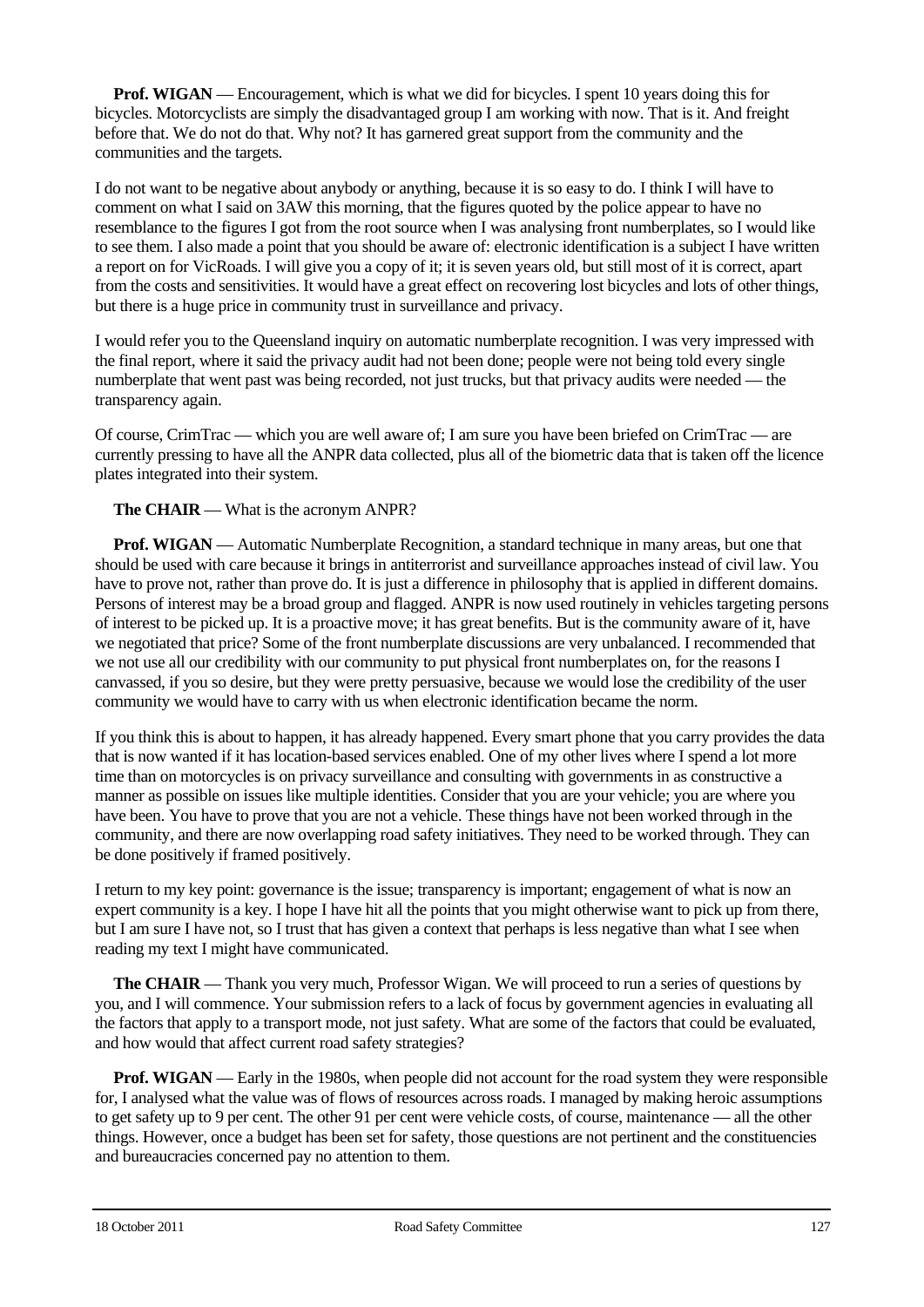Let us consider travel time. Travel time on trucks is exactly what drives a lot of our road investment. Travel time matters. Accessibility is crucial, and in the 35 years I have been pushing for gender equity and accessibility measures we now have a recognition that accessibility is not just the disabled; it is whether or not you have access to a mode. Try telling a nurse who is in a dangerous area in the northern suburbs or in Footscray that they cannot use a scooter to get there and have to use a taxi, which is not necessarily a great deal safer. Comparative advantage is not taken into account. Environmental impacts are taken into account. There is quite a long list. I would be happy to discuss that with you in a technical discussion. I am writing a paper for it by invitation for the transport economics bureau on some of these failures. They are not failures by intent — —

**The CHAIR** — When is your paper due? When will it be published?

**Prof. WIGAN** — I may not have time to write it, because I am doing one on gender equity, but I am hoping to do it by December or I will miss the agenda.

**The CHAIR** — But if you have completed a paper on that or just some thoughts we would be grateful to receive a copy of that in due course.

**Prof. WIGAN** — It is actually saying that transport is about modes, about people, about accessibility and about activities. If we only deal with safety, then that is how we allocate a budget, but then we do not pay attention to the others. You will actually get safety people saying, 'Why should we count out small savings in travel time?'. Ask a truckie with 40 drops a day. These are the sorts of missing perspectives for which they are not charged; it is not a negative. It is our job in a broader sense to envision the context within which such appraisals are undertaken. For example, you have heard comments about, 'We only react to total numbers politically, but yes, the rates are improving a lot'. I wonder if the party concerned, who I think was David Shelton, quite realises how that goes with the community who has been producing those better rates. There is a problem in communication here, and performance measures. Those are some of the evaluation criteria.

**The CHAIR** — Thank you; I appreciate that. We would be grateful to receive, as I said, some further information as and when it is available.

**Mr LANGUILLER** — Thank you, Professor, and thank you for your submissions and your contribution. You suggest that information related to safety, motorcycle movement and transport should be made freely available. Is information not made available, and if so, why do you think that is?

**Prof. WIGAN** — There are several practical reasons. One practical reason is that safety is an extremely important and politically heavily weighted issue in the community. We all know — and if we do not, I am sure if we thought, we would — that identified lives are valued many hundreds of times more than a statistical life, and every time a press report comes out this point is rammed home to us, both politically and practically. Those are some of the starting points of the debate. Would you like me to continue?

**Mr LANGUILLER** — Yes, if you could, please.

**Prof. WIGAN** — Could you restate the part of the question you would like most of my answer to focus on?

**Mr LANGUILLER** — You suggest that information is not freely available, it is not made available; why do you think that is and who should make it available — —

**Prof. WIGAN** — The reason why is because first of all the culture does not really think it is needed. Remember that once a budget is set for safety, they are charged with different criteria. So it is not seen that this is an important document. Or it is seen that it is politically sensitive — of course it is; that is why the community would like it — or it is in preparation or trying to second guess — whatever. It basically betokens a lack of trust in the community. And it is even apparent within VMAC. None of us with professional backgrounds were asked to act on steering committees for VMAC projects. We were asked to be consulted every now and then, but not to be on steering committees. That is an illustration of how the information hiding works. I am aware of a number of reports that have never surfaced. Those are some. I think it is mainly cultural.

**Mr TILLEY** — On that question, if I can, you talked about reasons why your reports are not being tabled, whether by culture or political sensitivity or being in preparation; are there any particular reports that you can tell this committee about that directly relate to that?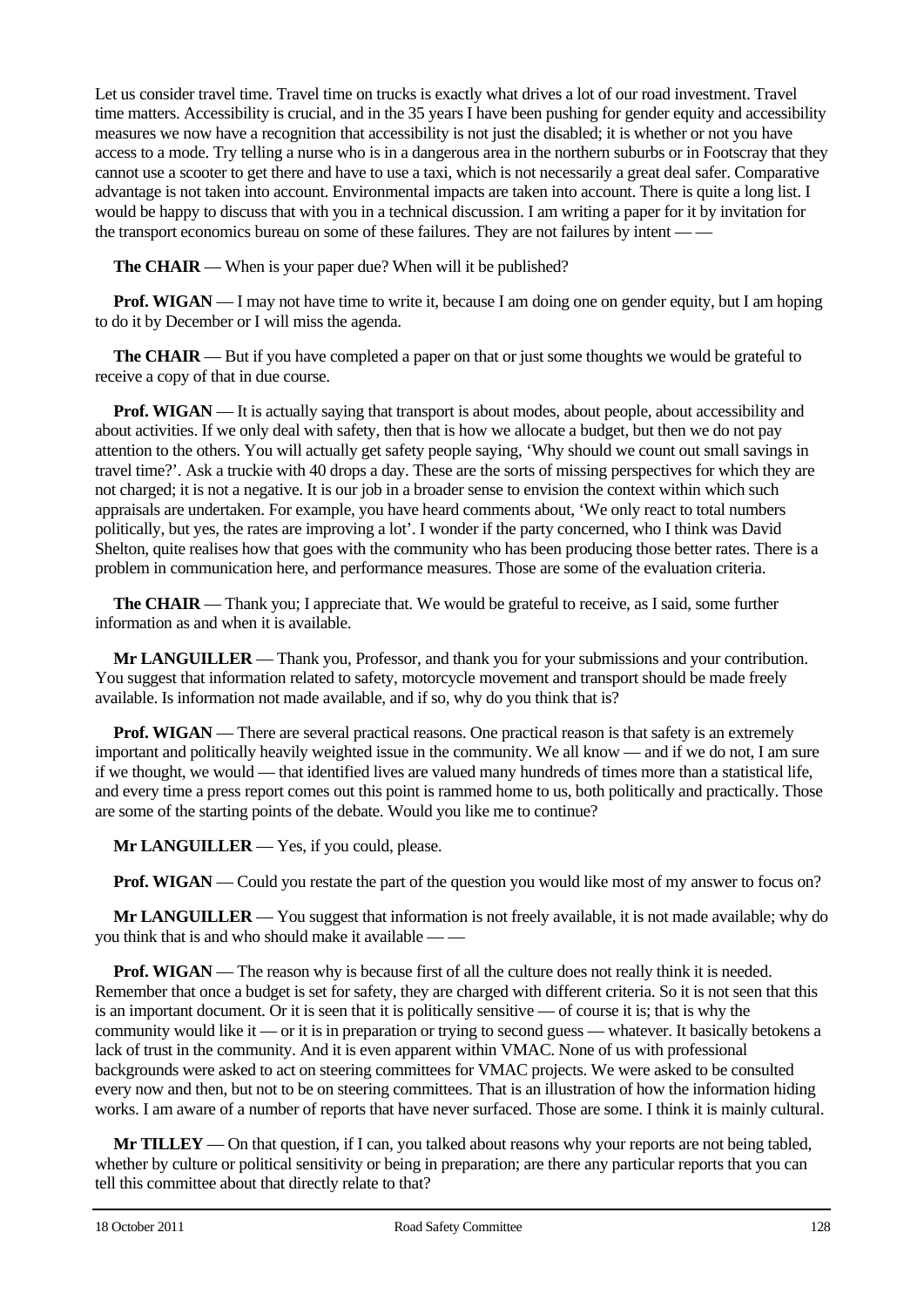**Prof. WIGAN** — Let us take the lanes reports on which I cannot comment because I was a consultant on it and I undertook not to — VicRoads would not allow me to, parliamentary privilege or not. I respect undertakings that I make.

**Mr TILLEY** — Are there any others?

**Prof. WIGAN** — Yes. Again, in many of these I am conflicted. What I would do is ask you to get VicRoads to give you greater lists, but I think I can do it by code, if you like. At the first meeting of VMAC, as the independent member, the research member — and the only one — I said, 'Are we going to get tabled copies of all the reports and the initial project specifications for the four agencies for which VMAC was chargeable for communication?'. This never occurred. You can imagine the list now. This just did not happen. Again, it is cultural. When professionals are asked to work within a safety domain, they do, and they do a job with great commitment, enthusiasm and real care. But the context is only part of the game. That is the problem.

**Mr TILLEY** — Just moving on a little bit from that last part of the discussion, Professor, particularly in relation to motorcycle safety, where there are claims it has always been addressed by safety professionals, no doubt you would consider yourself one of those professionals?

**Prof. WIGAN** — No, I have done some work in the area. Other people tell me that has earned me some respect.

**Mr TILLEY** — All right. So you do not class yourself as that. Is it as an engineer that you would principally say your field of expertise lies? For the committee, could you go into some detail about your experience and your expertise?

**Prof. WIGAN** — I have a doctorate in physics from Oxford. I designed mechanical engineering products as part of that. I have international publications ranging from safety, post-modern views of governance, freight systems, policy analyses for developing and community, consultation processes and a lot of modelling work in many areas, including one on the kinematics of motorcycles. One of my students has just found a way of determining whether motorcyclist behaviours in traffic are risky or not. It looks like they are using much bigger margins than is apparent, and this is a very elegant piece of work. There are about 700 publications out there of mine, and I cannot recall them all.

I was the first person to look at a family expenditure survey so that transport could be put into a person context. That work was used as the justification for the second round by the ABS, which I was pleased to hear. I ended up on one of its advisory committees as a result. I did some of the first work on time use with Duncan Ironmonger, then my supervisor in the study, and he is working on that. That direction has now become part of the supplementary statements for national accounts. I have worked on road maintenance analysis and how to deal with uncertainties in that area, estimating uncertain data and bringing together multiple sources of data so it is useful.

**Mr TILLEY** — I just wanted to know your credentials.

**Prof.** WIGAN — I do not really want to go through it all.

**Mr TILLEY** — I know, and you have had quite lengthy experience.

**Prof. WIGAN** — Yes.

**Mr TILLEY** — It would be fair to say that in any jurisdiction, whether it be a court jurisdiction, you would be regarded as an expert authority on being able to detail the matters we are discussing here today. For the committee's sake I just want to get your expertise known to the committee.

**Prof. WIGAN** — No expert will say they are.

**Mr TILLEY** — Okay, so you either are or are not an expert?

**Prof. WIGAN** — No expert will say they are; it is only something than can be awarded by others.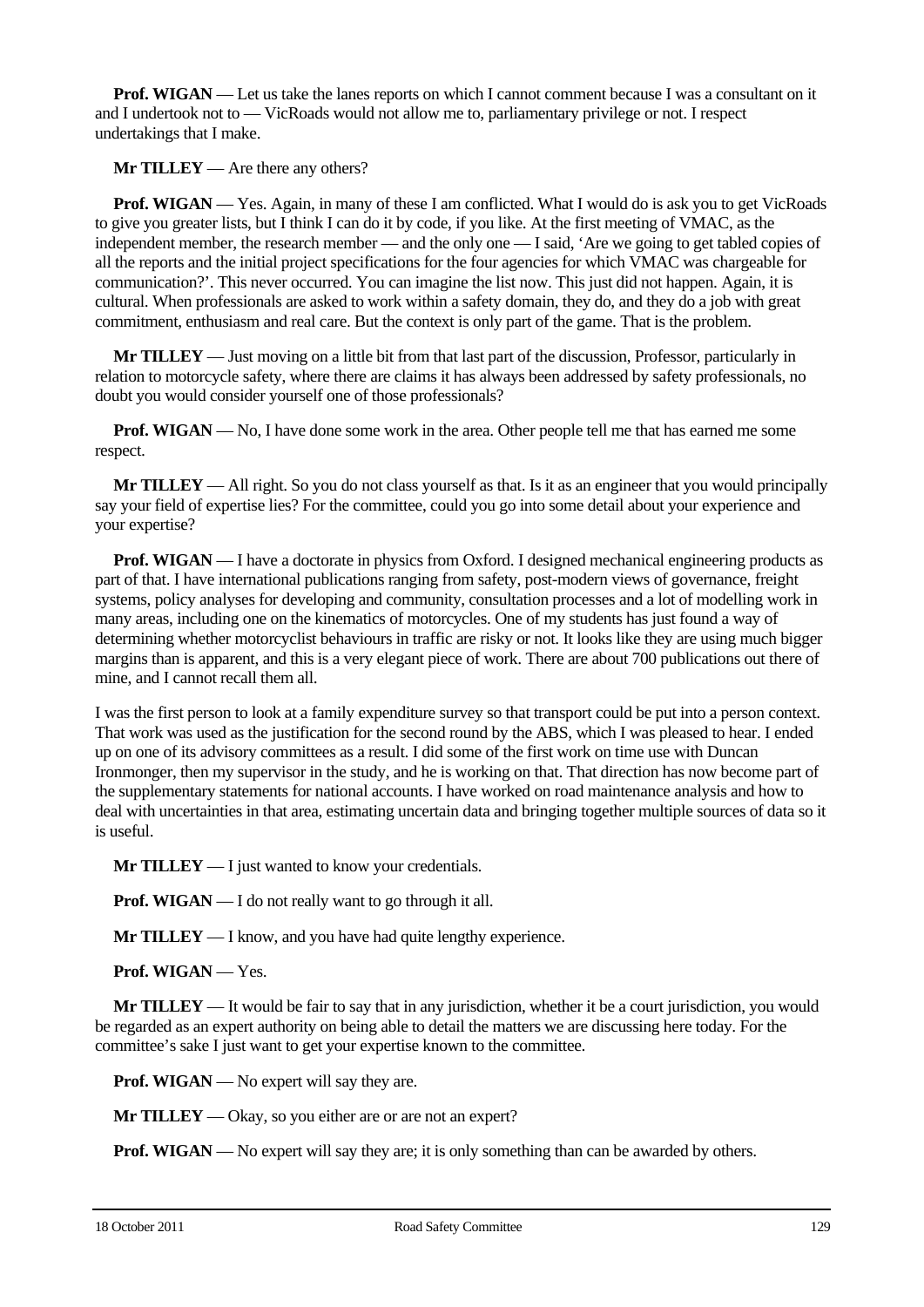**Mr TILLEY** — Professor, in your submission you talked about and earlier this morning you discussed a requirement and a need for a more integrated approach. In that regard can you detail for the committee what you mean specifically by an integrated approach to lead to reductions in the number of motorcyclists being killed or seriously injured in Victoria?

**Prof. WIGAN** — I always love the conditionals put on the end; it is such an elegant way of framing the question.

**Mr TILLEY** — What do you mean by the conditionals?

**Prof. WIGAN** — Reducing the numbers. As I said in an article I published in Britain, increasing injuries in bicycles is a measure of success if you triple their utilisation, so I cannot answer the second half of the question but I can answer the first half.

**Mr TILLEY** — Sure.

**Prof. WIGAN** — To the first half I say: let us invest to do so. Example no. 1. The Transport Accident Commission has a contract with VicRoads for it to fund projects that VicRoads wants to do that have a cost-benefit ratio of 3 or above. Most of the black spot treatments — the reports on some of which I still await, after formal requests for them, I might add, after many years — were less than 3. Consequently VicRoads has correctly said that these projects, although they are now routine, would not be undertaken by VicRoads as part of its normal process, if its normal process was through TAC funding. It is only half the answer. There is one simple within-safety-domain comment: you might care to ask which elements they put in the cost-benefit ratios and how they value life and safety.

Let us consider the TAC's responsibilities. They are responsible for compensation. It is very well known — I have published on this for 35 years — that identified lives or areas where responsibility is deemed or perceived to be with the party who is hurt lead to different values being used in terms of revealed behaviour and where the money goes and public response. This is not new; I give credit to Sam Bodily, who stated it most clearly early. The TAC has confirmed it. Their job is not to improve road safety; it is to reduce the costs of safety incidents. They have two tasks: task no. 1, to avoid accidents; task no. 2, to reduce the severity — which is why serious injuries are so important to them.

We can start to talk about: how do people make choices to make a trip? You are sitting there and you have a bicycle, you have an electric scooter — you are a little old, and it is a mobility scooter — you have a motorcycle and you have a BMW. Which do you use for that trip? That is our opportunity to get the appropriate vehicle used at the appropriate time for the appropriate mode. This is not theory; people do it every day. After a decade nobody has looked at that at all. We have done a little work in the UK on mode choice, but here is a direct way of saying that people make these choices every day, every trip. We do not even look at what the answers are, yet there are highly developed, sophisticated techniques for doing so. I have just given you a couple of examples; because you have limited time, I thought two would do. One is within domain and one is without domain.

**The CHAIR** — In relation to your submission, we were discussing front numberplates and coming up with physical reasons why front numberplates should not be fitted to motorcycles. Can you detail for us why one road user group should or should not have front recognition over another group?

**Prof. WIGAN** — Have you been to Canada? Not even the buses have them. Front numberplates were originally removed because they were a safety risk because of the mode in which they were mounted, and this spread across the world. You have to go to a couple of tiny states to find anybody who requires front numberplates anymore. There is no technical requirement for it at all. One of those states is Singapore, which has highly sophisticated ways of collecting information, so when I talked to them — and you will find the comments in here — it was basically for the convenience of drivers beside the motorcycle. It really was pretty weak; it was not really needed.

There is very little reason for front numberplate detection. There is a lot of good reason for rear numberplate detection, but even the so-called offence of rear numberplate obscuring is subject to the subjective interpretation of the police that at 25 metres it is obscured. This includes light road dirt. Having been actually given a penalty for such an event from a policeman from over 120 metres away when he moved after me and forced me to clear the numberplate with my hand rather than be able to go and get a picture taken of it, I have a somewhat personal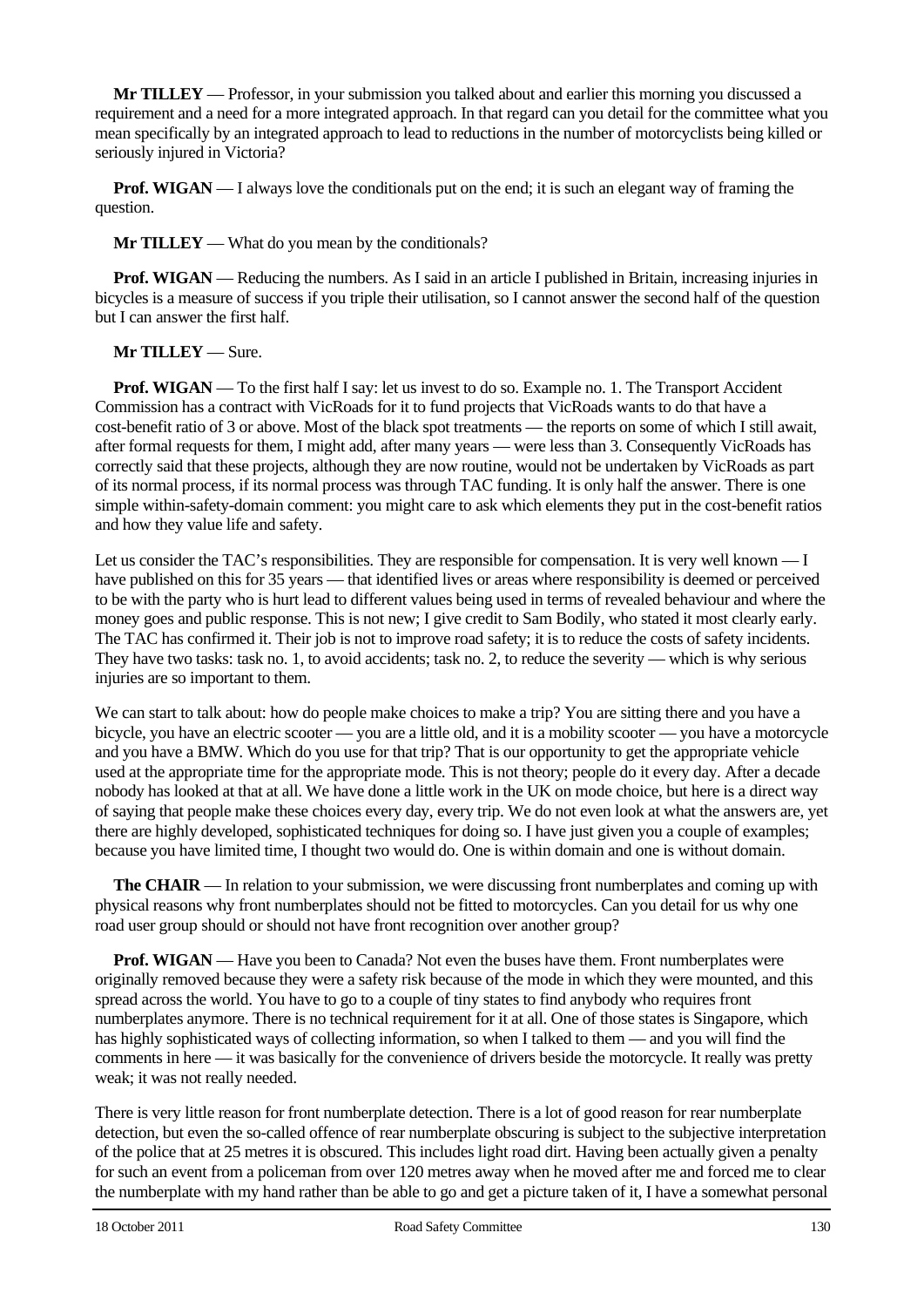view of this which has taken some years to get moderated. There is still no clarification of what 'obscured numberplate' means, yet it is freely quoted. We need to specify numerical connections, the legal requirements for fitment, the visibility requirements, the detection criteria and the ANPR area. We can do it better electronically.

**Mr LANGUILLER** — If I may, given your knowledge and experience, do speed cameras help a front or rear identification?

**Prof.** WIGAN — It is purely an operational issue.

**Mr LANGUILLER** — Do you know?

**Prof. WIGAN** — Yes. Some of them are front, some of them are rear, but in Western Australia they decided to put more of the Movida types, which actually have both front and rear camera triggering. It is an operational decision.

**The CHAIR** — We are moving strongly into time at the moment, so we will get some brief responses just so that we have got the record used for the widest purpose.

**Mr PERERA** — The credibility of the safety levy has been questioned. Could you provide us with examples of the governance issues associated with the use of the safety levy?

**Prof. WIGAN** — Historically, it is one thing, but I prefer to look forward. There is now a governance structure where I noticed that David Shelton actually stated that the levy had been a problem for VicRoads — in other words, some advice had come in that they had to take on board that they were not happy with in the safety area and had to look further. It has been deleted from the advisory group, as I understand, but being one of the two or three people not invited to rejoin it I am unable to comment with surety, but I can say unofficially that I have seen the terms of reference and if I was to retain my integrity as an independent I would be unable to sign them. That is a very powerful governance commentary. I can give you exact examples and history, but this would be identifiable and vilify, probably correctly, some members of staff of VicRoads, and I wish to look forward and not back.

**Mr ELSBURY** — Thank you very much for your presentation today. Considering your experience with having been on VMAC in the past, what are your views on the suggestion made by one individual who provided a submission to the committee that a preferable model of VMAC would be a council appointed by a minister or Governor in Council, and would that remedy the governance issues you have raised in relation to VMAC?

**Prof. WIGAN** — That is interesting. I do not think it is an alternative; that is why I am pleased to be able to present to you, because I can answer constructively. The new structure of MAG reflects what VicRoads does with many other special-interest groups, but other special-interest groups have got much higher levels of expertise on a broader front within VicRoads. I think we need a complementary organisation with independence, with information holding, and that is what I recommended, because VicRoads needs that input advice. They have in the terms of reference, remember, defined it as 'safety', not as 'motorcycles as transport'. They did not even mention motorcycles in the safety and transport report, which is their own report, and for safety purposes it is very important that they do that, because it is such an important and highly visible community interest and it needs that.

They also need it on transport. I started a series of governance forums at GAMUT at Melbourne University to enable the impossible to sit on the same framework, and we did. I can give you the documents on that. We got Ken Davidson and Jim Betts on the same platform as Max Lay and myself, talking about what we should do, not what we did do. Those are mechanisms, and we tested that. The Volvo Research and Education Foundation was very happy with the outcomes. Those are constructive answers saying, 'Please do not dump on MAG'. VicRoads needs it, but we do need a separate type of process.

**Mr ELSBURY** — Your submission also refers to VMAC as a 'troubled body'. Could you expand on that statement and include any examples?